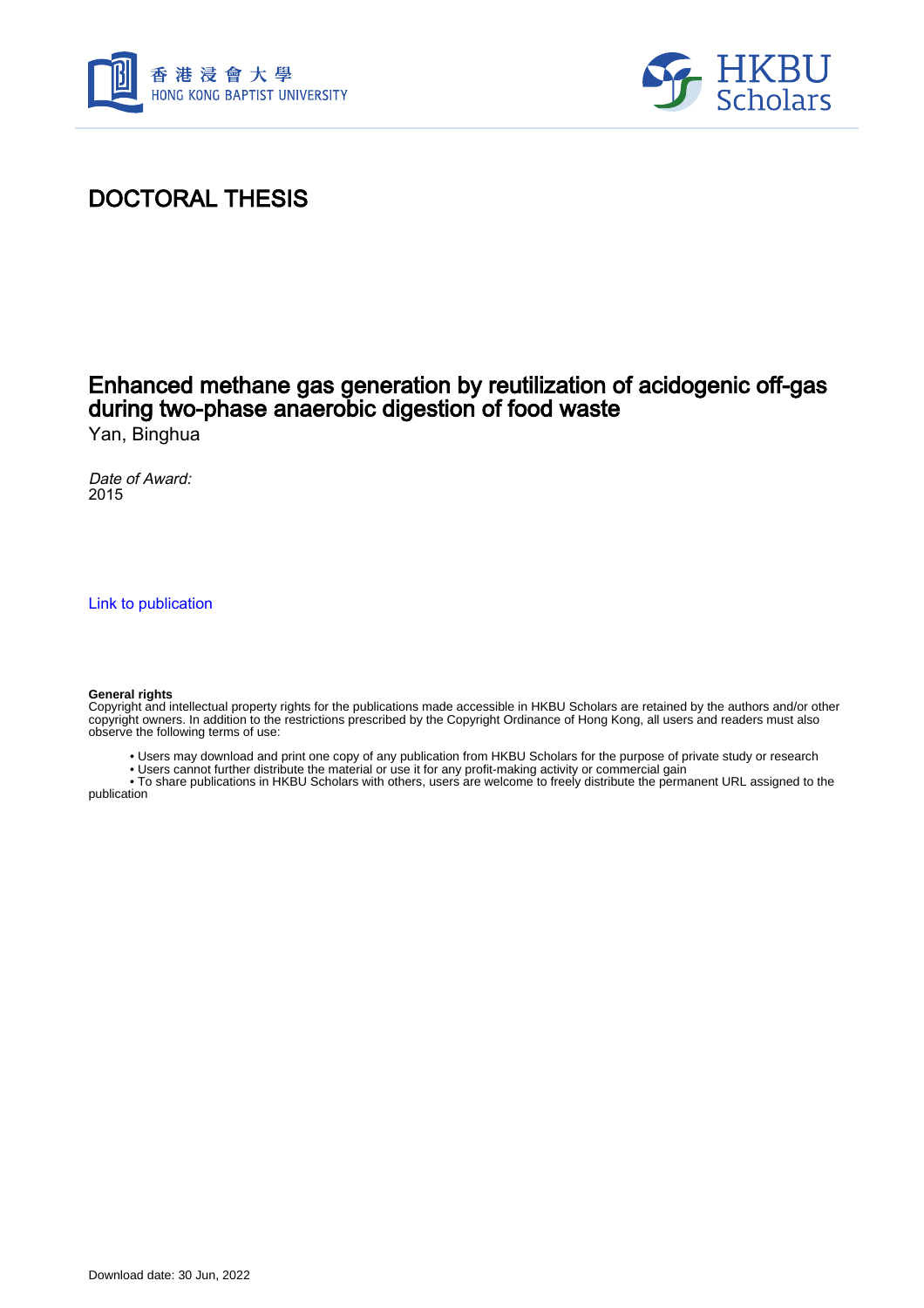## **Enhanced Methane Gas Generation by Reutilization of Acidogenic Off-gas during Two-phase Anaerobic Digestion of Food Waste**

**YAN Binghua**

**A thesis submitted in partial fulfillment of the requirements**

**for the degree of**

**Doctor of Philosophy**

**Principal Supervisor: Prof. WONG Jonathan W C**

**Hong Kong Baptist University**

**January 2015**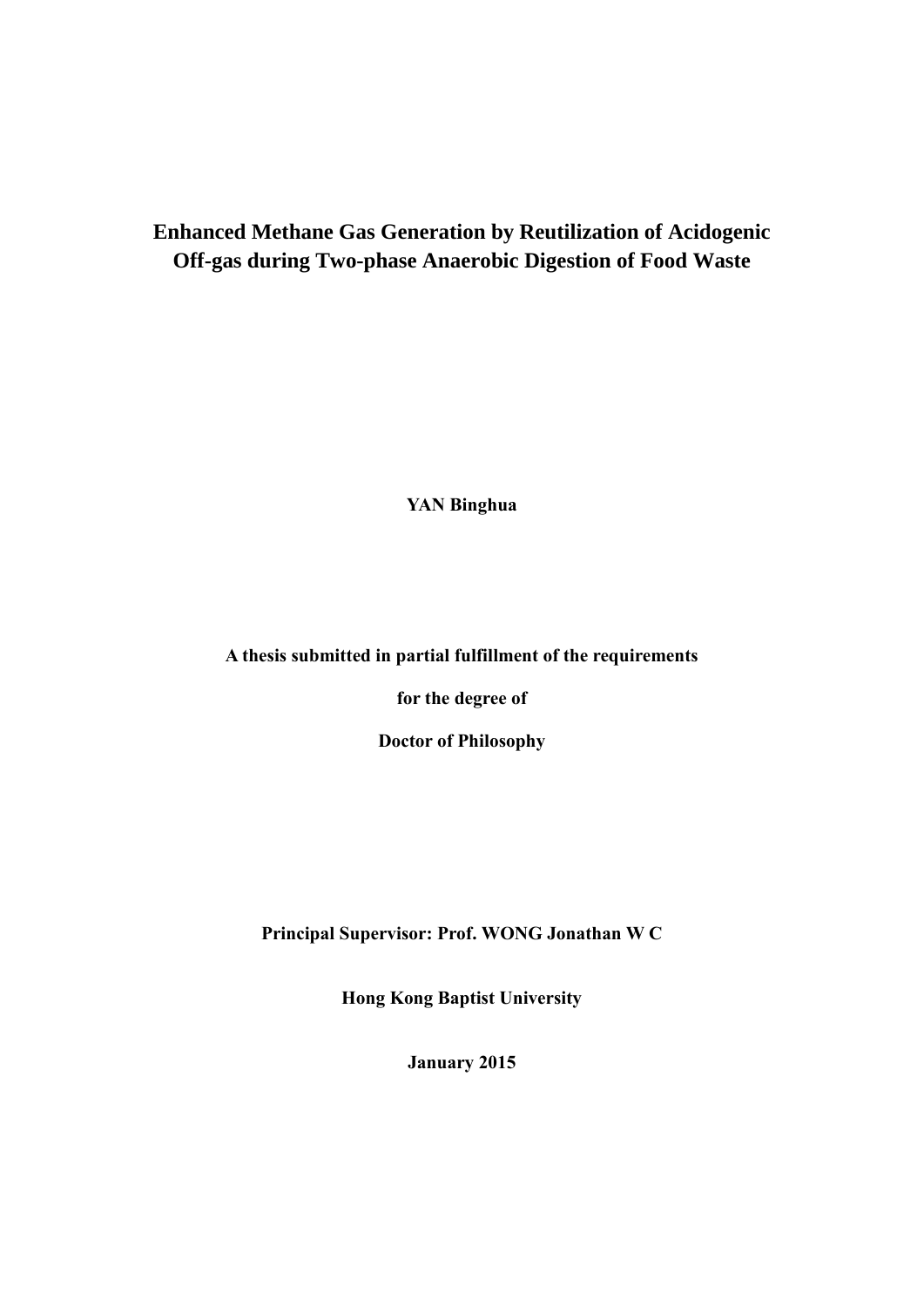### **DECLARATION**

I hereby declare that this thesis represents my own work which has been done after registration for the degree of PhD at Hong Kong Baptist University, and has not been previously included in a thesis or dissertation submitted to this or any other institution for a degree, diploma or other qualifications.

Signature: \_\_\_\_\_\_\_\_\_\_\_\_\_\_\_\_\_\_

Date: January 2015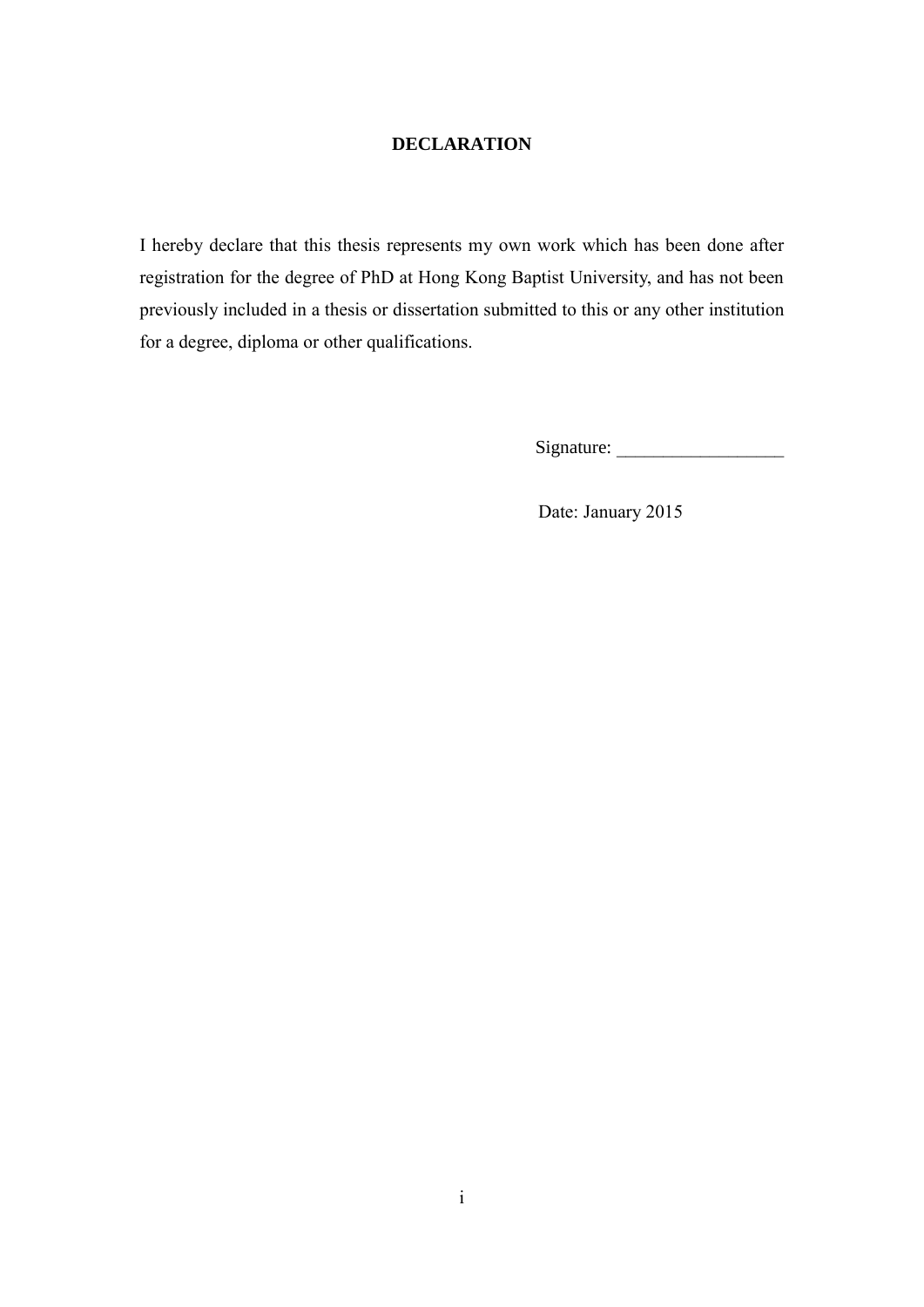### **ABSTRACT**

Mass balance analysis of two-phase AD indicated that off-gas  $(H_2 \text{ and } CO_2)$ produced in acidogenic reactor represent up to 30% of the consumed substrate and under most circumstances, this part of energy was not utilized leading to low overall energy recovery. Hence, the objective of this study was to enhance overall energy recovery during two-phase AD of food waste through reutilization of acidogenic offgas and to further optimize the processes through manipulating the metabolic pathways and controlling acidogenic off-gas production.

In the first phase, feasibility of reutilizing acidogenic off-gas in methanogenic reactor and contribution of acidogenic off-gas to overall energy recovery was investigated. Acidogenic off-gas diversion increased the methane gas  $\rm (CH_4, 0.28 \, L/g)$  $VS_{added}$ ) production up to 38.6%, of which  $\sim 8\%$  was contributed by acidogenic offgas. Both higher hydrolysis rate and COD production were also achieved with off-gas diversion.

Metabolic pathway determines the distributions of intermediate soluble products, which constitute the quality of acidogenic leachate. Therefore, two experiments focusing on manipulating metabolic pathways were performed. Firstly, the effects of four levels of headspace pressures, 6-12 psi (T1),  $\sim$ 3-6 psi (T2),  $\sim$ 3 psi (T3) and ambient pressure (T4) were investigated. Mixed acids metabolic pathways prevailed in all the treatments with butyrate as the single major component. Then, four different levels of  $H_2$  partial pressure ( $PH_2$ ) were set the next experiment, self-generated  $PH_2$ (T1, control), 80% of  $H_2$  (T2), 60% of  $H_2$  (T3) and 0.04% of  $H_2$ , while the headspace pressure was kept at 3.3 psi. Typical butyrate fermentation pathways dominated in T4 whereas mixed acid fermentation pathways were prevailing in the other three treatments. Because of the improved hydrolysis/acidogenesis and higher quality of acidogenic products, overall CH<sub>4</sub> recovery in T4 (301.0 L/kg  $VS_{\text{added}}$ ) was 44.6% higher than the control.

In Phase III, strategies to enhance acidogenic off-gas production were investigated. First, four types of neutralization modes including daily pH adjustment of leachate to 6.0, methanogenic effluent recirculation, and initial addition of NaOH and lime separately at a dosage of 20.0 and 14.0 g/kg food waste, respectively, were investigated. Obviously, a  $H_2$  production rate of 3.0 and 2.1 L/d with lime and NaOH addition was much higher than 0.7 and 0.4 L/d with effluent recirculation and daily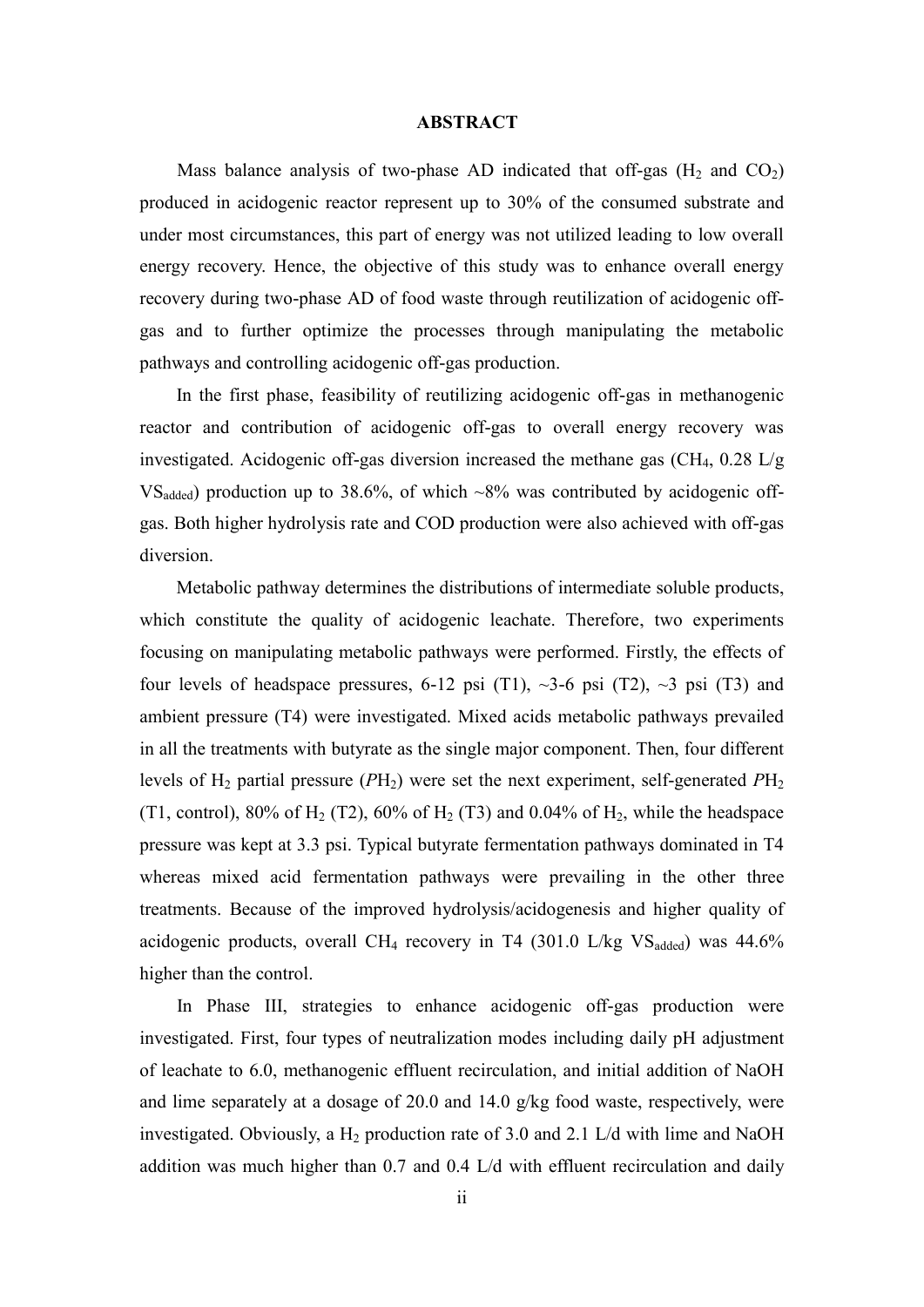adjustment, respectively. Also, addition of alkali agents could enhance the COD leaching of food waste, especially with NaOH. A  $CH_4$  production of 11.24 L/d could be attributed to both the elevated leachate quality and the acidogenic off-gas with lime addition. Another experiment investigated the effect of different carbohydrate contents in the substrates on acidogenic  $H_2$  production. Anaerobic hydrolysis of wastes sourced from bakery (T1), Chinese-style restaurant (T2), western-style restaurant (T3) and wet market were performed in LBRs. Food waste collected from western-style restaurant with a carbohydrate content of  $69.5\%$  achieved the highest  $H_2$ production of 61.0 L/kg  $VS_{added}$ . The highest specific CH<sub>4</sub> production rate at 0.42 L/gVS<sub>added</sub> was also achieved with western restaurant food waste.

Finally, the possible redirection of fluxes associated with shift of metabolic pathways from the experiment of  $PH_2$  was proposed. Significant increase in the production of butyrate in treatment T4 with  $PH_2$  of 3.3 psi  $\times$  0.04% indicated the channeling of electrons towards the production of butyrate. Dynamics of the microbial community were correlated with the distribution of metabolites. In T1 without external gas flushing, lactic acid fermentation was dominant during the initial 7-days. Accordingly, phylotypes affiliated to the genus *Lactobacillus* sp. were detected. A heterlatic fermentation pathway was observed in in both T2 and T4 during first four days, and thereafter the fermentation pathways shifted towards acetate and butyrate as dominant products, which were accompanied by changing the microbial community with phylotypes of *Clostridium* sp. and *Bifidobacterium* sp. becoming dominant.

To conclude, reutilization of acidogenic off-gas by diversion to methanogenic phase is a promising strategy for enhancing overall energy recovery during two-phase AD of food waste. However, improvement of the short-lived acidogenic  $H_2$ production and  $H_2/CO_2$  ratio needs further investigation.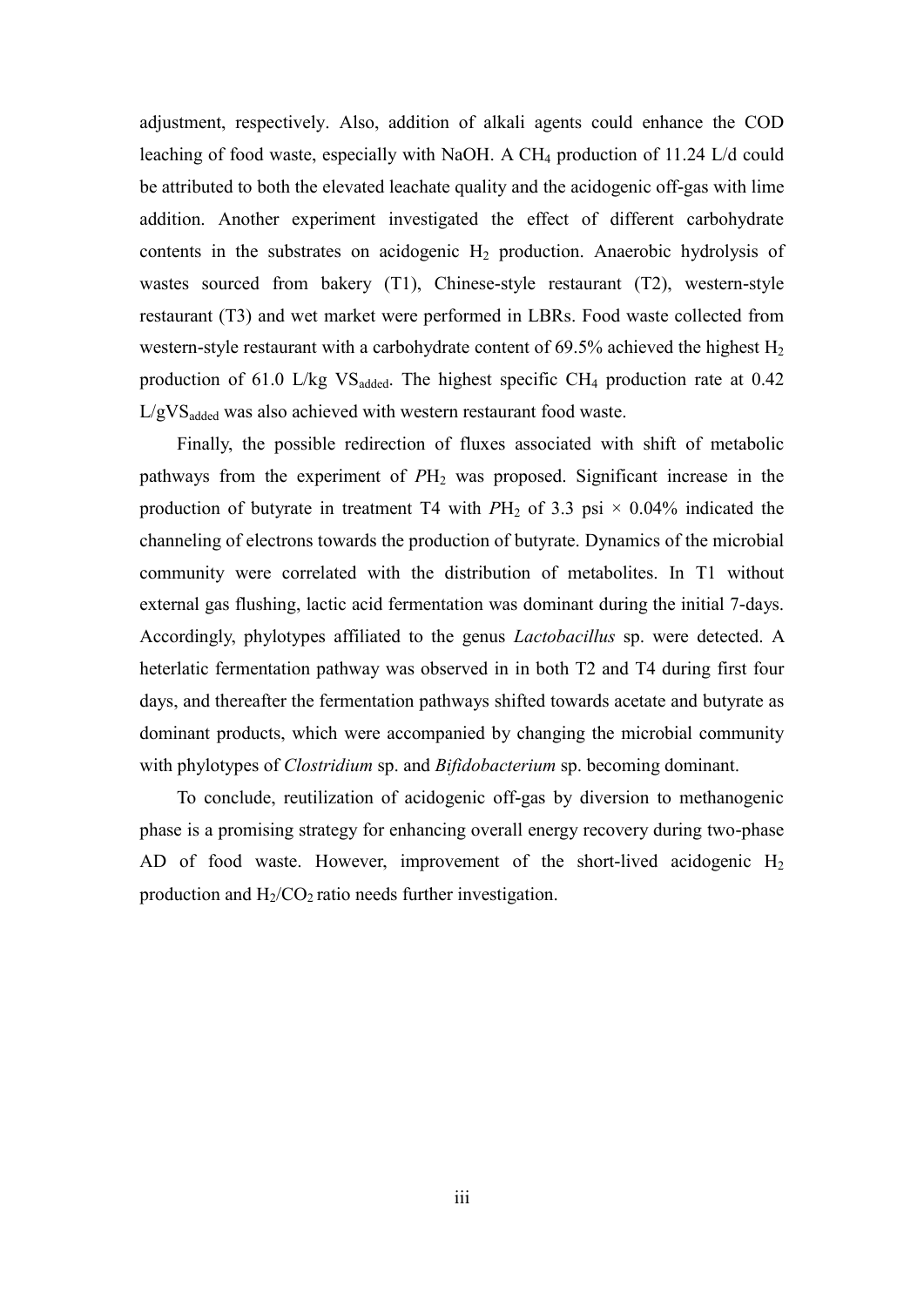### **ACKNOWLEDGEMENT**

I would like to express my sincere appreciation to my principal supervisor Professor Jonathan W. C. Wong, for his time and generous guidance throughout my PhD study and research. I want to thank him for the support, advice and encouragement he has given me and also for helping me to solve problems I encountered during my research. But what I treasure most is that he taught the way to solve problem rather than solving the problem. I would also like to thank my cosupervisor Professor N. K. Mak, for his valuable suggestion on my study.

I would also like to thank my thesis examiners, Prof. Zong Wei CAI, Prof. Po Keung WONG, Prof. Dr. Michael Nelles, Dr Kwok Keung SHIU, Dr. Jian Wen QIU and Dr. Ka Man LAI. Your thoughtful comments and suggestions promoted this thesis in many aspects, and I also learned a lot.

I would also like to thank Dr. Ammaiyappan Selvam, for his generous support and invaluable discussion on the experimental problem. Further, kind advice and comments on my thesis revision are greatly appreciated. I thank other members of our research group, Dr. K. Murugesan, Dr. S. Y. Xu, Dr. Muyar, Dr. Mukesh, Dr. G. Y. Zheng, Dr Ankur, Mr. X. Wang, Ms. Y. Zhou, Ms. M.T. Chan, Ms. C. Y. He and Ms. J. Y. Long for their help and encouragement.

My appreciation also goes to Ms. Josephine L.S. Mok, for her excellent technical assistance throughout my study period; and other technical officers including Mr. W. K. Ip, Mr. K. K. Ma, Mr. K. W. Chan, Mr. C. K. Leung, Dr. H. Y. Yeung, Ms. O. C. W. Chan and Ms L. L. H. Ng for their support in using GC-FID, HPLC-PDA, GC-TCD, PCR, Q-PCR and other instruments.

Finally, a special thank goes to my Mum and family members for their unconditional support during the past three years.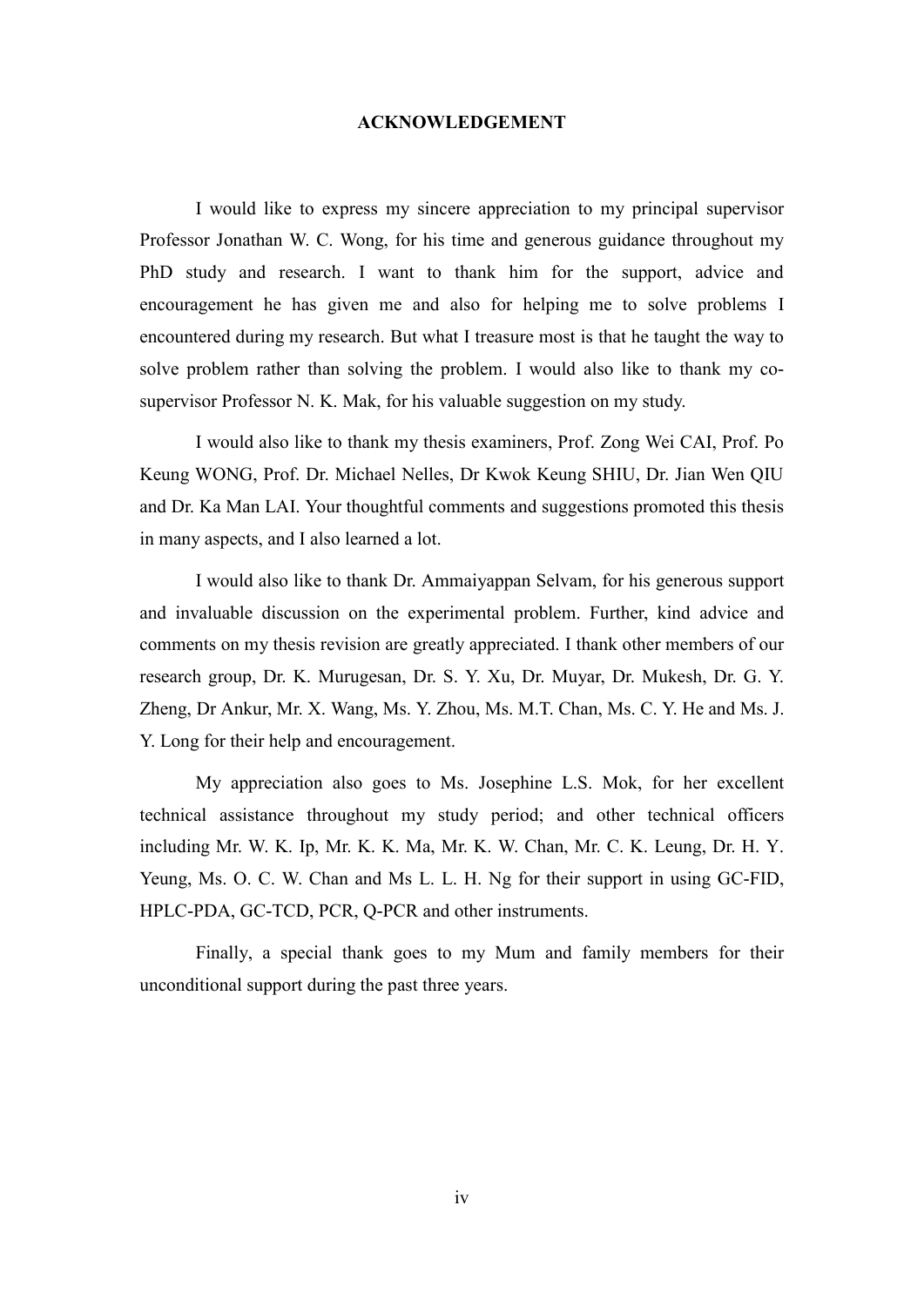## **TABLE OF CONTENTS**

| Declaration       | $\mathbf{1}$ |
|-------------------|--------------|
| Abstract          | 11           |
| Acknowledgment    | 1V           |
| Table of Contents | V            |
| List of Tables    | X            |
| List of Figures   | X1           |
| Abbreviations     | XV           |
|                   |              |
|                   |              |
|                   |              |
|                   |              |
|                   |              |
|                   |              |
|                   |              |
|                   |              |
|                   |              |
|                   |              |
|                   |              |
|                   |              |
|                   |              |
|                   |              |
|                   |              |
|                   |              |
|                   |              |
|                   |              |
|                   |              |
|                   |              |
|                   |              |
|                   |              |
|                   |              |
|                   |              |
|                   |              |
|                   |              |
|                   |              |
|                   |              |
|                   |              |
|                   |              |
|                   |              |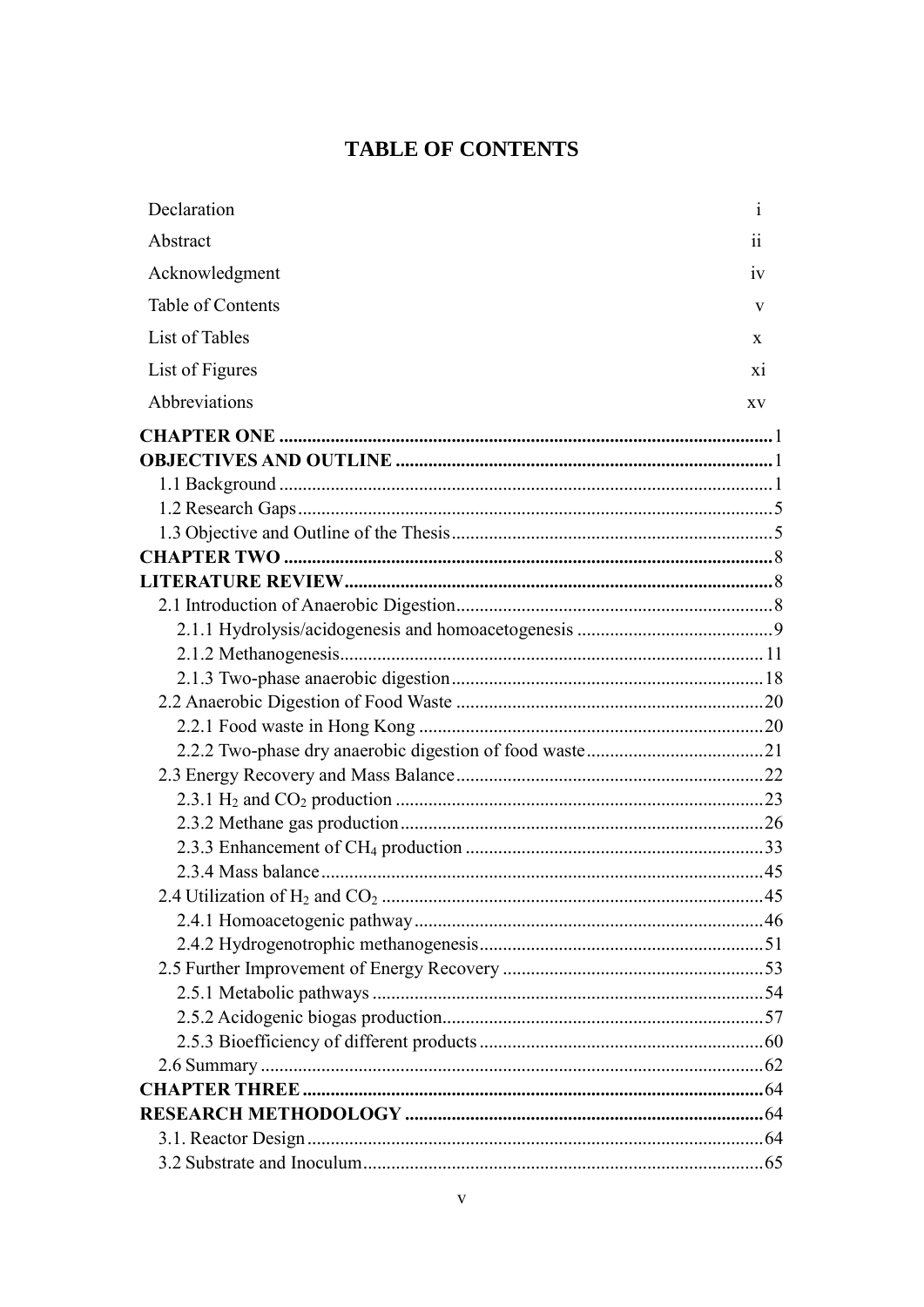| FEASIBILITY OF REUTILIZATION OF ACIDOGENIC OFF-GAS BY  |     |
|--------------------------------------------------------|-----|
| DIVERTING TO METHANOGENIC REACTOR DURING TWO-PHASE     |     |
|                                                        |     |
|                                                        |     |
|                                                        |     |
|                                                        |     |
|                                                        |     |
|                                                        |     |
|                                                        |     |
|                                                        |     |
|                                                        |     |
|                                                        |     |
|                                                        |     |
|                                                        |     |
|                                                        |     |
|                                                        |     |
|                                                        |     |
|                                                        |     |
|                                                        |     |
| REGULATION OF ACIDOGENIC METABOLIC PATHWAY DURING TWO- |     |
| PHASE ANAEROBIC DIGESTION OF FOOD WASTE: EFFECT OF     |     |
|                                                        |     |
|                                                        |     |
|                                                        | .92 |
|                                                        |     |
|                                                        |     |
|                                                        |     |
|                                                        |     |
|                                                        |     |
|                                                        |     |
|                                                        |     |
|                                                        |     |
|                                                        |     |
|                                                        |     |
|                                                        |     |
|                                                        |     |
|                                                        |     |
|                                                        |     |
| REGULATION OF ACIDOGENIC METABOLIC PATHWAY DURING TWO- |     |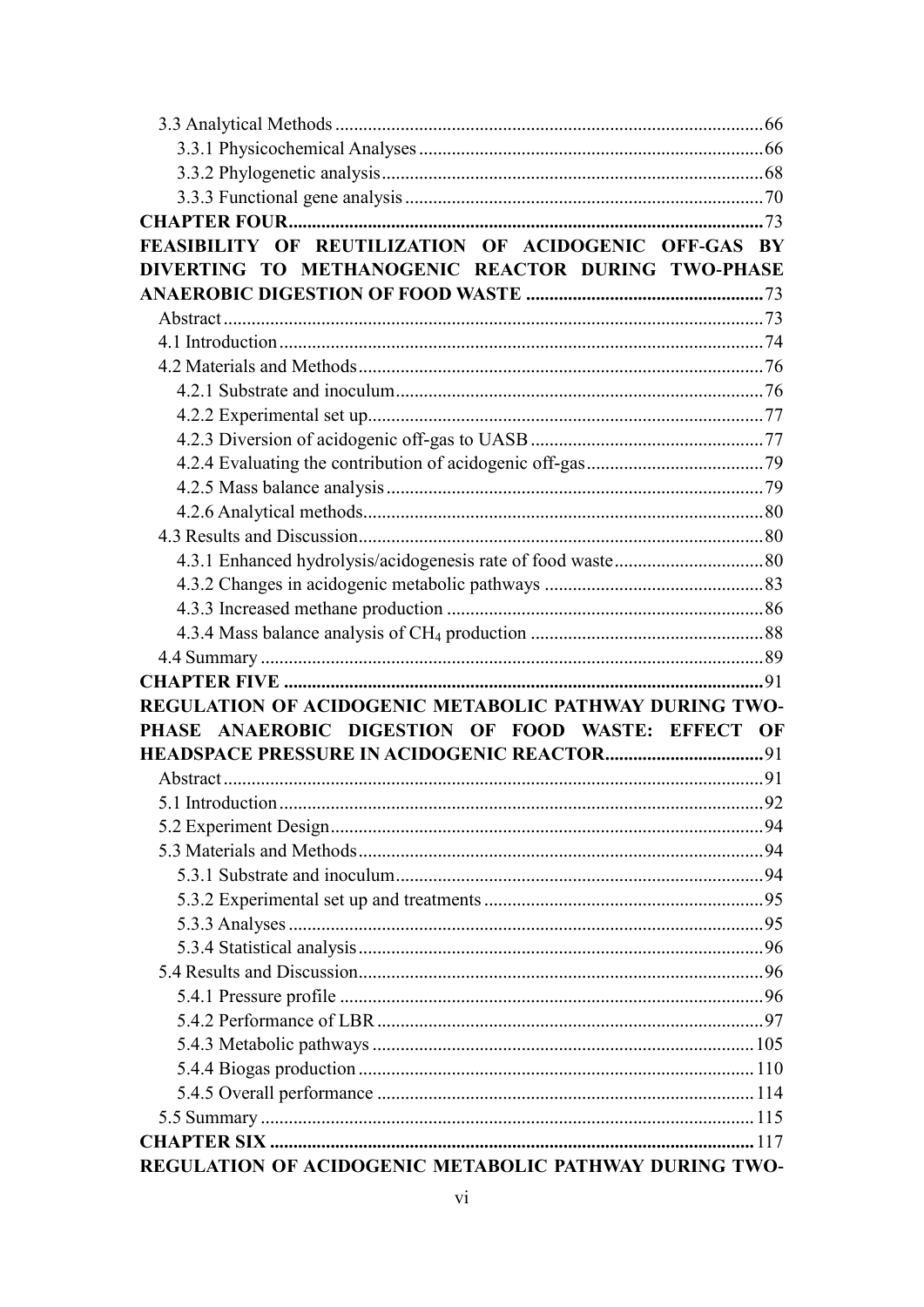|                  | PHASE ANAEROBIC DIGESTION OF FOOD WASTE: EFFECT OF                   |               |    |
|------------------|----------------------------------------------------------------------|---------------|----|
|                  | HEADSPACE H <sub>2</sub> PARTIAL PRESSURE AND COMPOSITION 117        |               |    |
|                  |                                                                      |               |    |
|                  |                                                                      |               |    |
|                  |                                                                      |               |    |
|                  |                                                                      |               |    |
|                  |                                                                      |               |    |
|                  |                                                                      |               |    |
|                  |                                                                      |               |    |
|                  |                                                                      |               |    |
|                  |                                                                      |               |    |
|                  |                                                                      |               |    |
|                  |                                                                      |               |    |
|                  | 6.4.2 Metabolic pathways and distribution of soluble metabolites 130 |               |    |
|                  |                                                                      |               |    |
|                  |                                                                      |               |    |
|                  |                                                                      |               |    |
|                  |                                                                      |               |    |
|                  |                                                                      |               |    |
|                  |                                                                      |               |    |
|                  | ENHANCED ACIDOGENIC HYDROGEN PRODUCTION DURING TWO                   |               |    |
|                  | PHASE ANAEROBIC DIGESTION OF FOOD WASTE: EFFECT OF                   |               |    |
|                  |                                                                      |               |    |
|                  |                                                                      |               |    |
|                  |                                                                      |               |    |
|                  |                                                                      |               |    |
|                  |                                                                      |               |    |
|                  |                                                                      |               |    |
|                  |                                                                      |               |    |
|                  |                                                                      |               |    |
|                  |                                                                      |               |    |
|                  |                                                                      |               |    |
|                  |                                                                      |               |    |
|                  |                                                                      |               |    |
|                  |                                                                      |               |    |
|                  |                                                                      |               |    |
|                  |                                                                      |               |    |
|                  | ENHANCED BIOHYDROGEN PRODUCTION DURING TWO-PHASE                     |               |    |
| <b>ANAEROBIC</b> | DIGESTION OF<br>FOOD WASTE:                                          | <b>EFFECT</b> | OF |
|                  | <b>CARBOHYDRATE CONTENTS IN THE SUBSTRATE </b> 171                   |               |    |
|                  |                                                                      |               |    |
|                  |                                                                      |               |    |
|                  |                                                                      |               |    |
|                  |                                                                      |               |    |